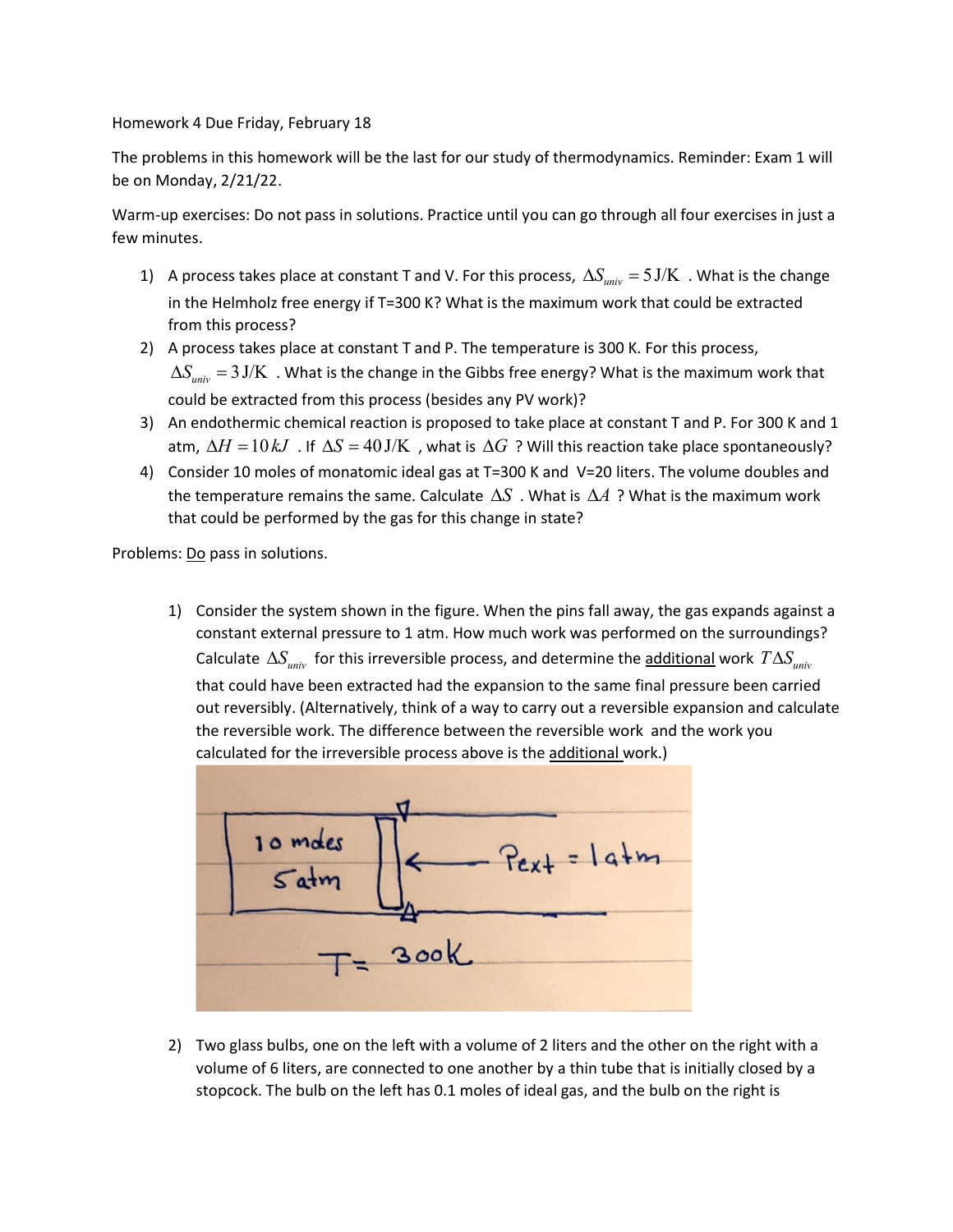evacuated. The system is in thermal equilibrium with the surroundings at 300K. When the stopcock is opened, the gas flows out to fill both bulbs. Calculate  $\Delta A$  for this process. If we were to insert a propeller to extract work as the gas flows from left to right, what is the maximum amount of work that we could possibly extract?



3) An ideal gas consisting of one mole of molecules of type A is in contact with the surroundings at T=300 K, and under a constant pressure of 1 atm. The gas undergoes a spontaneous isomeric chemical reaction, wherein some fraction x of molecules of type A change shape, become isomers of type B. This results in an equilibrium mixture of 1-x moles of A and x moles of B. The enthalpy of B is lower than the enthalpy of A by 3 kJ/mole, such that  $\Delta H = -x\varepsilon$ ;  $\varepsilon = 3 \text{ kJ/mole}$ . The change in entropy is given by S R x x x x ln (1 )ln(1 )

Use the computer to graph the change in Gibbs free energy as a function of x. Determine, by inspection of your graph, or otherwise, the concentration of A and the concentration of B when equilibrium is obtained. What is the maximum work that could be extracted from this process (aside from PV work)?



- 4) Calculate the RMS velocity of an  $I_{2}$  molecule (diatomic iodine) at 300 K. Calculate the RMS velocity of a He atom at 300 K. Compare these two.
- 5) Consider a vessel of diatomic nitrogen gas at room temperature. (a) What is the most likely speed of a molecule? (b) How fast does a molecule have to be traveling to be in the top 5%? (Hint: For (a), use DESMOS to make a graph of the Maxwell-Boltzmann velocity distribution and locate the maximum on the graph. For (b), integrate the Maxwell-Boltzmann distribution numerically. See planetcalc.com/5494)